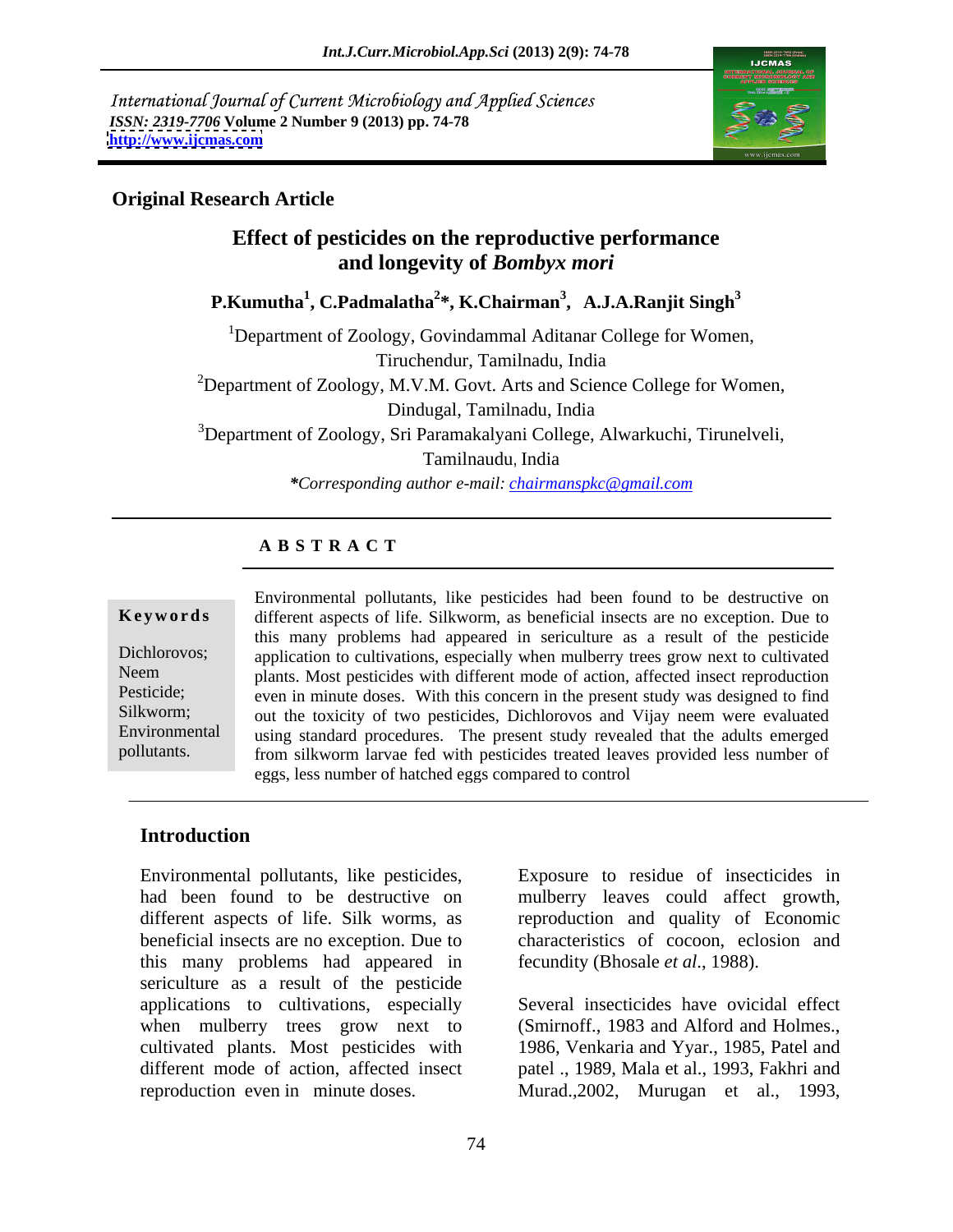Jeyabalan and Murugan 1997, Narayan in a single day and the number of 1972, Sundararaj *et al*., 1995).Hence in the unhatched eggs were recorded. The present investigation an attempt has been longevity of adult females were also made to study the fecundity, hatchability recorded. and adult longevity of silk worm larvae fed with pesticides treated mulberry **Results and Discussion** leaves.

Eggs of multivoltine silkworm breed, LXCSR2 were procured from Government control moth was  $547\pm4.12$ . Whereas the sericulture unit, Tenkasi and raised upto eggs laid by moths emerged from larvae second instars in the rearing house. fed with Dichlorovos treated leaves were Standard rearing practices were followed  $533\pm1.43$ ,  $529\pm6.36$ ,  $519\pm5.67$ , (Krishna Swami, 1971). Two insecticides  $504.4 \pm 2.84$  and  $485 \pm 4.71$  for Dichlorovos 76% (EC) and 0.03% (300 concentrations of 0.0001%, 0.0002%, ppm (Azn) were used.Third instar 0.0003, 0.0004% and 0.0005% silkworms (soon after the II Ecdysis) of uniform size from a pooled batch were experiments were done by feeding the

to silkworms for only one time to the third at a concentration of 0.0005% and pupate in a collapsible mountage. Moths that emerged from the treated groups were allowed to mate. The paired moths were

The female moths were kept for administered (F' Value 52.793). Jolly 1986). The number of larvae hatched

recorded.

## **Results and Discussion**

**Materials and Methods** emerged from silk worm larvae fed with The present study revealed that the adults pesticides treated leaves produced less number of eggs. Number of eggs laid by eggs laid by moths emerged from larvae  $533\pm1.43$ ,  $529\pm6.36$ ,  $519\pm5.67$ , 504.4±2.84 and 485±4.71 for concentrations of 0.0001%, 0.0002%, 0.0003, 0.0004% and 0.0005% respectively (Table.1,).

divided into ten groups of 20 larvae each The one way ANOVA result showed and treated with insecticides. Initial significant changes with respect to silkworms with insecticides sprayed (F Value 240.172) A similar condition leaves.Control larvae were maintained. was noticed for fecundity rates of moths Mulberry leaves treated with graded pesticide treated leaves Among the eggs concentration of Dichlorovos laid by control worms 15.20±1.43 percent (0.0001,0.0002,0.0003,0.0004 and was found to be unfertilized. But in 0.0005%) and Vijay neem 0.001 ,0.002,0.003,0.004 and 0.005%)were fed 43.40±1.16 percent eggs were unfertilized instar silkworm and were allowed to 45.60±2.94 percent eggs were unfertilized fecundity and the pesticide administered emerged from larvae fed with neem Dichlorovos treated cases a maximum of at a concentration of 0.0005% and at a concentration of 0.005% Neem pesticide (Table 1).

decoupled after 3 hours (Narasimhanna, The one way ANOVA result showed 1988). significant changes with respect to oviposition. The eggs were subjected to Application of pesticides also affected the acid treatment. Treated eggs were number of hatched eggs. The egg incubated in an incubator at  $25 \pm 1^{\circ}$ ,  $75$ - hatchability in the control moth was 80% humidity and normal photoperiod of 511.10±3.25. Whereas the hatched eggs 12L: 12D (Krishnaswami et. al., 1973; laid by moths emerged from larvae fed unfertilised eggs and the pesticide administered (F' Value52.793). with Dichlorovos treated leaves were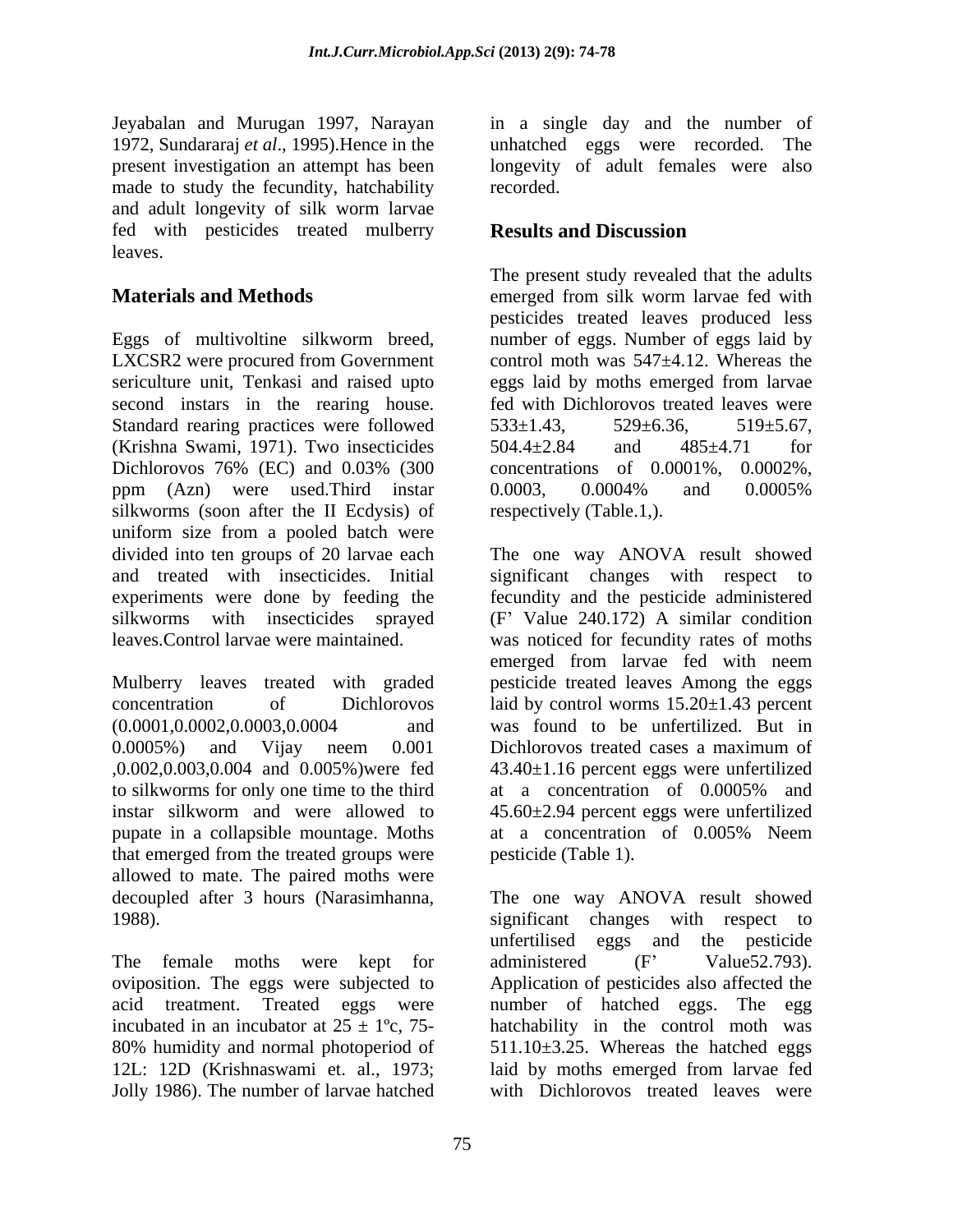concentrations of 0.0001%, 0.0002%,

The one way ANOVA result showed significant changes with respect to number The insecticide inhibited a number of of hatched eggs and the pesticide enzyme systems in different insects in administered (F Value 447.253). Pesticide addition to those involved in Chitin application increased the number of synthesis. Mohanraj et al., (2000) unhatched eggs. The number of unhatched eggs laid by the control moth were reduction in the hatchability of eggs 21.00±2.28 where as the unhatched eggs treated with neem formulation, eco neem.laid by moths emerged from larvae fed with Dichlorovos treated leaves were  $26.30\pm1.37$  ,  $40.20\pm3.72$ ,  $42.80\pm1.14$ , The adult female longevity of control 68.30 $\pm$ 5.29 , 55.20 $\pm$  3.72 for the *B.mori* was 5.7 $\pm$ 0.80 days (Table 2). It concentrations of 0.0001%, 0.0002%, 0.0003%, 0.0004% and 0.0005% respectively (Table 1). A similar Dichlorovos and Vijay neem at different condition was noticed for the number of concentrations.Egg production decreased unhatched eggs laid by the larvae fed with in most of the cases which might be due to Vijay neem pesticide. Number of impaired vitellogenesis leading to reduced unhatched eggs was highly increased than the number of unhatched eggs seen in Dichlorovos treated larvae. (Table 1). The The decrease in fecundity and reduction in  $\frac{1}{2}$  are  $\frac{1}{2}$  and  $\frac{1}{2}$  are  $\frac{1}{2}$  and  $\frac{1}{2}$  are  $\frac{1}{2}$  and  $\frac{1}{2}$  are  $\frac{1}{2}$  are  $\frac{1}{2}$  are  $\frac{1}{2}$ one way ANOVA result showed hatching percentage helped in the significant changes with respect to number of unhatched eggs and the pesticide administered (F value 198.821).

Application of pesticide also reduced hatching percentage. The hatching compare-to-chemical-pesticides. percentage of eggs laid by the control moth were 93.39% where as the hatching percentage of eggs laid by the moths emerged from larvae fed with Dichlorovos treated leaves were 91.86%, 87.40%, same condition was noticed for the

490.30±6.25, 462.50±9.08, 447.80±15.14, hatching percentage of eggs laid by the 405.80±10.14 and 386.50±9.34 for the larvae fed with vijay neem. The one way 0.0003%, 0.0004% and 0.0005% respectively. (Table1). A similar condition percentage of eggs and the pesticide was noticed for the number of hatched administered. (F value 132.275)In the eggs laid by the larvae fed with Vijay present study, the hatching of the treated neem(Table.1). eggs was reduced significantly. . These ANOVA result showed significant changes with respect to hatching results are in accordance with the observations of Singh and Yadav (1995)). synthesis. Mohanraj *et al*., (2000) observed a considerable dose based Pesticides affect female longevity.

> The adult female longevity of control *B.mori* was 5.7±0.80 days (Table 2). It decreased in moth that developed from third instar larvae administered with number of eggs.

The decrease in fecundity and reduction in hatching percentage helped in management of lepidopteron pests. Based on the present observation, the field application of the target insecticide should be carefully quantified when ever is applied.Use neem pesticide to control pest compare to chemical pesticides.

# **Acknowledgement**

 $80.45\%$  and  $79.67\%$  for the concentrations  $\frac{1}{10}$  facilities and encouragement. We thankful of  $0.0001\%, 0.0002\%, 0.0003\%, 0.0004\%$  for supporting agency of Department of and 0.0005% respectively. (Table 1)The Authors are thankful to Management, Principal, Sri Paramakalyani College, Alwarkurichi, Tirunelveli, Tamilnadu, lab facilities and encouragement. We thankful for supporting agency of Department of Science and Technology, Govt. of India, New Delhi.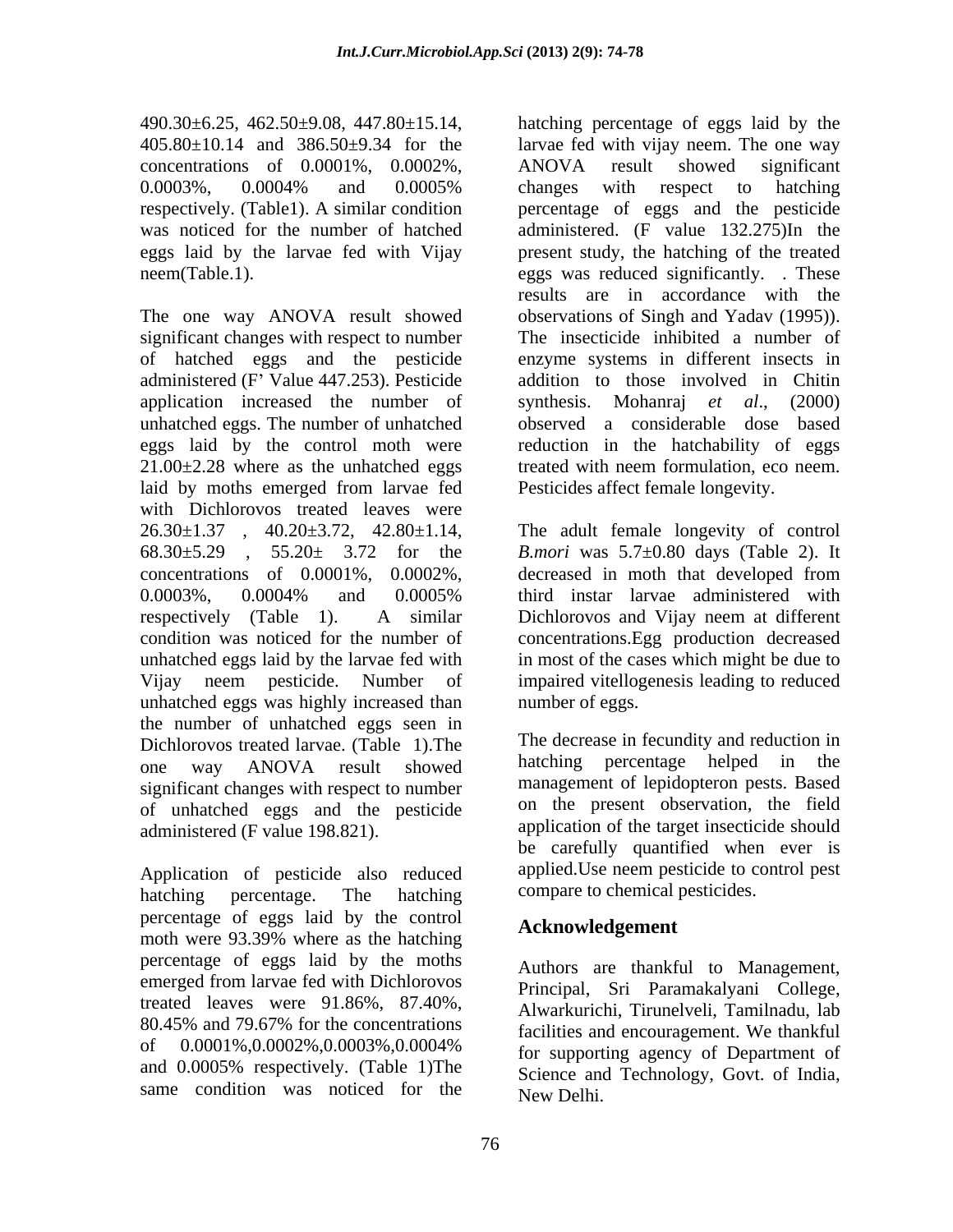| tion in %<br>Control<br>0.0001<br>0.0002<br>Dichloro-<br>0.0003<br><b>VOS</b><br>0.0004<br>0.0005<br>0.001<br>0.002<br>Vijay<br>0.003<br>neem<br>0.004<br>0.005<br>F-value<br>CD at 5% | <b>Pesticide</b> | <b>Concentra-</b> | Total number             | <b>Unfertilized</b> | <b>Hatched eggs</b> | Unhatched   Hatching                 |         |
|----------------------------------------------------------------------------------------------------------------------------------------------------------------------------------------|------------------|-------------------|--------------------------|---------------------|---------------------|--------------------------------------|---------|
|                                                                                                                                                                                        |                  |                   | of eggs                  | eggs                |                     | eggs                                 |         |
|                                                                                                                                                                                        |                  |                   | $547 \pm 4.12$           | $15.20 \pm 1.42$    | $511.10 \pm 3.25$   | $21.00 \pm 2.28$ 93.39%              |         |
|                                                                                                                                                                                        |                  |                   | $533 \pm 1.43$           | $17.10{\pm}1.49$    | $490.30 \pm 6.25$   | $26.30 \pm 1.37$ 91.86%              |         |
|                                                                                                                                                                                        |                  |                   | (2.46)                   | $(-12.5)$           | (4.06)              | $(-25.23)$                           | (1.64)  |
|                                                                                                                                                                                        |                  |                   | $529 \pm 6.36$           | $26.30 \pm 2.85$    | $462.50 \pm 9.08$   | $40.20 \pm 3.72$   87.40%            |         |
|                                                                                                                                                                                        |                  |                   | (3.32)                   | $(-73.02)$          | (9.50)              | $(-91.42)$                           | (6.41)  |
|                                                                                                                                                                                        |                  |                   | $519.20 \pm 5.67$        | $28.60 \pm 2.15$    | $447.80 \pm 15.14$  | $42.80 \pm 1.14$ 86.24%              |         |
|                                                                                                                                                                                        |                  |                   | (5.11)                   | $(-88.15)$          | (12.38)             | $(-103.80)$                          | (7.66)  |
|                                                                                                                                                                                        |                  |                   | $504.40 \pm 2.84$        | $35.30 \pm 1.93$    | $ 405.80 \pm 10.14$ | $68.30 \pm 5.29$ 80.45%              |         |
|                                                                                                                                                                                        |                  |                   | (7.82)                   | $(-132.23)$         | (20.60)             | $(-225.23)$                          | (13.86) |
|                                                                                                                                                                                        |                  |                   | $1485 \pm 4.7$           | $43.40 \pm 1.16$    | $386.50 \pm 9.34$   | 55.20±3.72                           | 79.67%  |
|                                                                                                                                                                                        |                  |                   | (11.34)                  | $(-185.52)$         | (24.37)             | $\left(\frac{-162.85}{14.69}\right)$ |         |
|                                                                                                                                                                                        |                  |                   | $505.40 \pm 5.52$        | $29.30 \pm 2.80$    | $440.50 \pm 20.25$  | $35.60 \pm 2.14$   86.98%            |         |
|                                                                                                                                                                                        |                  |                   | (7.63)                   | $(-92.76)$          | (13.81)             | $\frac{(-69.52)}{37.70 \pm 3.17}$    | (6.86)  |
|                                                                                                                                                                                        |                  |                   | $494 \pm 6.13$           | $34.20 \pm 1.58$    | $419.10\pm 23.17$   |                                      | 84.83%  |
|                                                                                                                                                                                        |                  |                   | (9.72)                   | $(-125)$            | (18.00)             | $(-79.52)$                           | (9.16)  |
|                                                                                                                                                                                        |                  |                   | $404.70 \pm 5.61$        | 38.40±2.35          | $326.00 \pm 17.15$  | $140.30 \pm 3.08$ 80.55%             |         |
|                                                                                                                                                                                        |                  |                   | (26.04)                  | $(-152.63)$         | (36.21)             | $(-91.90)$                           | (13.75) |
|                                                                                                                                                                                        |                  |                   | $395.20 \pm 3.15$        | $40.40{\pm}1.98$    | $298.00 \pm 7.12$   | 57.10±4.34                           | 75.40%  |
|                                                                                                                                                                                        |                  |                   | (27.77)                  | $(-163.81)$         | (41.69)             | $(-171.90)$                          | (19.26) |
|                                                                                                                                                                                        |                  |                   | $350.60 \pm 5.1$         | $45.60 \pm 2.94$    | $256.40 \pm 18.34$  | 48.60±4.70<br>$(-131.42)$            | 73.13%  |
|                                                                                                                                                                                        |                  |                   | (35.92)                  | $(-200.00)$         | (49.83)             |                                      | (21.69) |
|                                                                                                                                                                                        |                  |                   | $\overline{\phantom{a}}$ |                     |                     | $\overline{\phantom{a}}$             | $Si$ g  |
|                                                                                                                                                                                        | level            |                   | 26.0744                  | 7.8440              | 23.6662             | 5.9026                               | 3.4840  |

**Table.1** Effect of Pesticides on Reproductive Performance of Silkworm Bombyxmori  $[mean \pm SD)$  (n=20 moths)

**Table.2** Longevity (in days) of female bombyx mori emerged from larvae fed with pesticide treated mulberry leaves (mean ±SD) percentage change over control is given in parenthesis

| Pesticide                        | <b>Concentration</b>        |                | of Adult female longevity $\frac{9}{6}$ Change over |
|----------------------------------|-----------------------------|----------------|-----------------------------------------------------|
|                                  | <b>Pesticide %</b>          | <u>(days)</u>  |                                                     |
| <b>Control</b>                   |                             | $5.7 \pm 0.80$ |                                                     |
|                                  | 0.0001                      | $5.5 \pm 0.73$ | $(-3.50)$                                           |
|                                  |                             | $5.0 \pm 0.81$ | $(-12.2)$                                           |
| Dichlorovos $\vert 0.0003 \vert$ |                             | $4.9 \pm 0.56$ | $(-14.03)$                                          |
|                                  | $\Gamma$ ( )( )( ) $\Delta$ | $4.6 \pm 0.51$ | $( -19.29)$                                         |
|                                  | 0005                        | $4.3 \pm 0.44$ | $(-24.56)$                                          |
|                                  | 0.001                       | $4.8 \pm 0.58$ | $(-15.78)$                                          |
|                                  |                             | $4.7 \pm 0.52$ | $(-17.54)$                                          |
|                                  |                             | $4.4 \pm 0.41$ | $(-22.80)$                                          |
| Vijay neem                       | 0.004                       | $4.2 \pm 0.26$ | $(-26.31)$                                          |
|                                  |                             | $3.9 \pm 0.12$ | $(-31.57)$                                          |